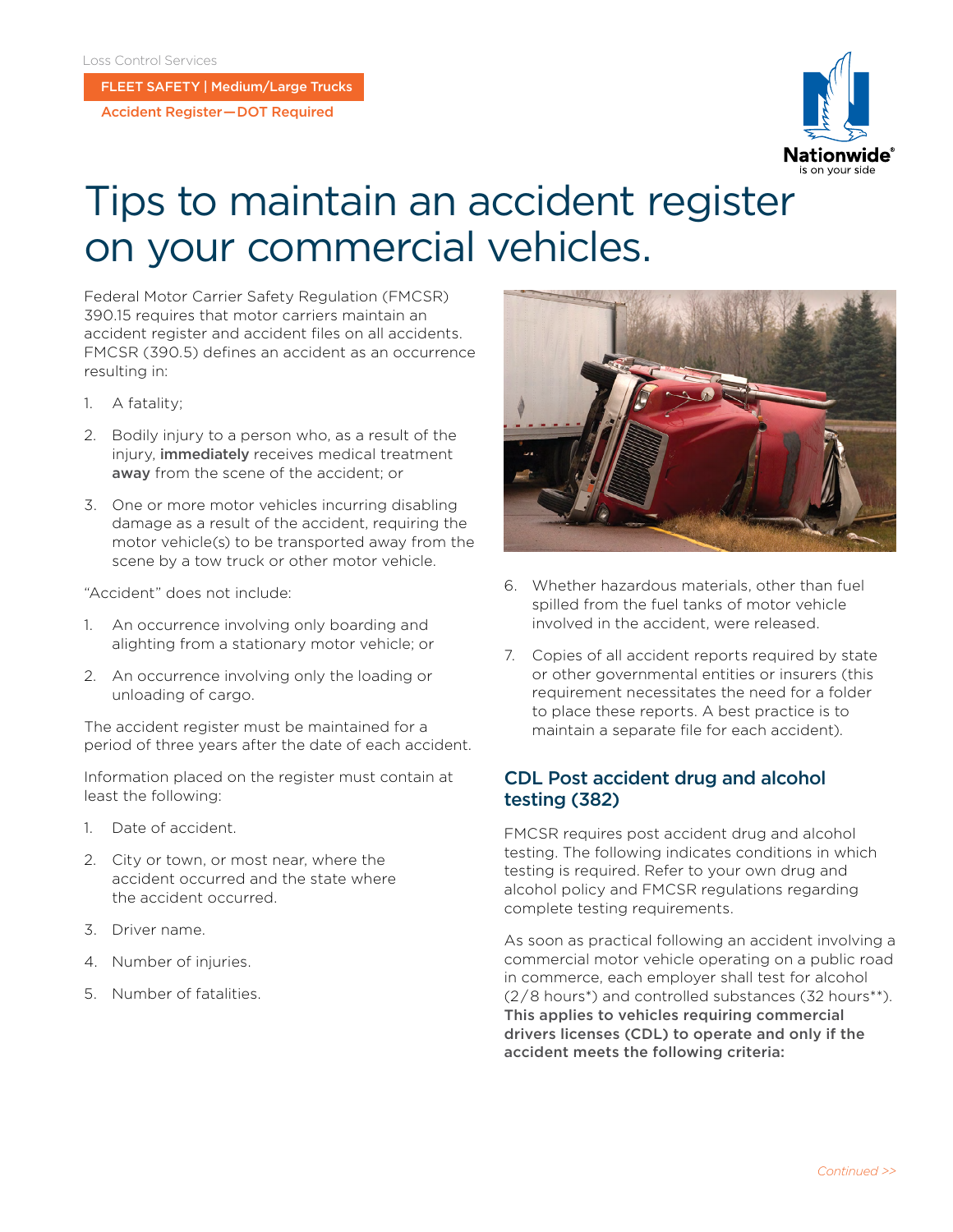FLEET SAFETY | Medium/Large Trucks: Accident Register — DOT Required

| Type of accident involved             | Citation issued to CMV<br>driver | Test must be performed<br>by employer |  |  |
|---------------------------------------|----------------------------------|---------------------------------------|--|--|
| Human fatality                        | Yes                              | Yes                                   |  |  |
|                                       | No                               | Yes                                   |  |  |
| Bodily injury with immediate medical  | Yes                              | Yes                                   |  |  |
| treatment away from the scene         | <b>No</b>                        | No                                    |  |  |
| Disabling damage to any motor vehicle | Yes                              | Yes                                   |  |  |
| requiring tow away                    | <b>No</b>                        | <b>No</b>                             |  |  |

\*Alcohol tests. If a test required by this section is not administered within two hours following the accident, the employer shall prepare and maintain on file a record stating the reasons the test was not promptly administered. If a test required by this section is not administered within eight hours following the accident, the employer shall cease attempts to administer an alcohol test, and shall prepare and maintain the same record. Records shall be submitted to the FMCSA upon request.

\*\*Controlled substance tests. If a test required by this section is not administered within 32 hours following the accident, the employer shall cease attempts to administer a controlled substances test, and prepare and maintain on file a record stating the reasons the test was not promptly administered.

Exceptions: Testing is not required for the following accidents:

- 1. An occurrence involving only boarding or alighting from a stationary motor vehicle; or
- 2. An occurrence involving only the loading or unloading of cargo; or
- 3. An occurrence in the course of the operation of a passenger car or a multipurpose passenger vehicle (as defined in §571.3 of this title) by an employer unless the motor vehicle is transporting passengers for hire or hazardous materials of a type and quantity that require the motor vehicle to be marked or placarded in accordance with §177.823 of this title.

For additional information:

[FMCSR — 382.303 Post-accident testing](https://www.ecfr.gov/cgi-bin/retrieveECFR?gp=1&ty=HTML&h=L&mc=true&=PART&n=pt49.5.382#se49.5.382_1303
) [FMCSR — 390.15 Assistance in investigations and](https://www.ecfr.gov/cgi-bin/retrieveECFR?gp=1&ty=HTML&h=L&mc=true&=PART&n=pt49.5.390#se49.5.390_115)  [special studies](https://www.ecfr.gov/cgi-bin/retrieveECFR?gp=1&ty=HTML&h=L&mc=true&=PART&n=pt49.5.390#se49.5.390_115)

ationwide

Providing solutions to help our members manage risk.®

For your risk management and safety needs, contact Nationwide Loss Control Services: 1-866-808-2101 or [LCS@nationwide.com](Mailto:LCS@nationwide.com).

The information uted to create this brochure was obtained from sources believed to be reliable to help users address the pright of princes promon and interest prince ones predict be requested to promon and interest by the and employees do not quarantee improved results based upon the information contained herein and assume no liability in connection with the information or the provided suggestions. The recommendations provided are general i circumstances may not warrant or require implementation of some or all of the suggestions. Nationwide, Nationwide is on your side, and the Nationwide N and Eagle are service marks of Nationwide Mutual Insurance Company. ©